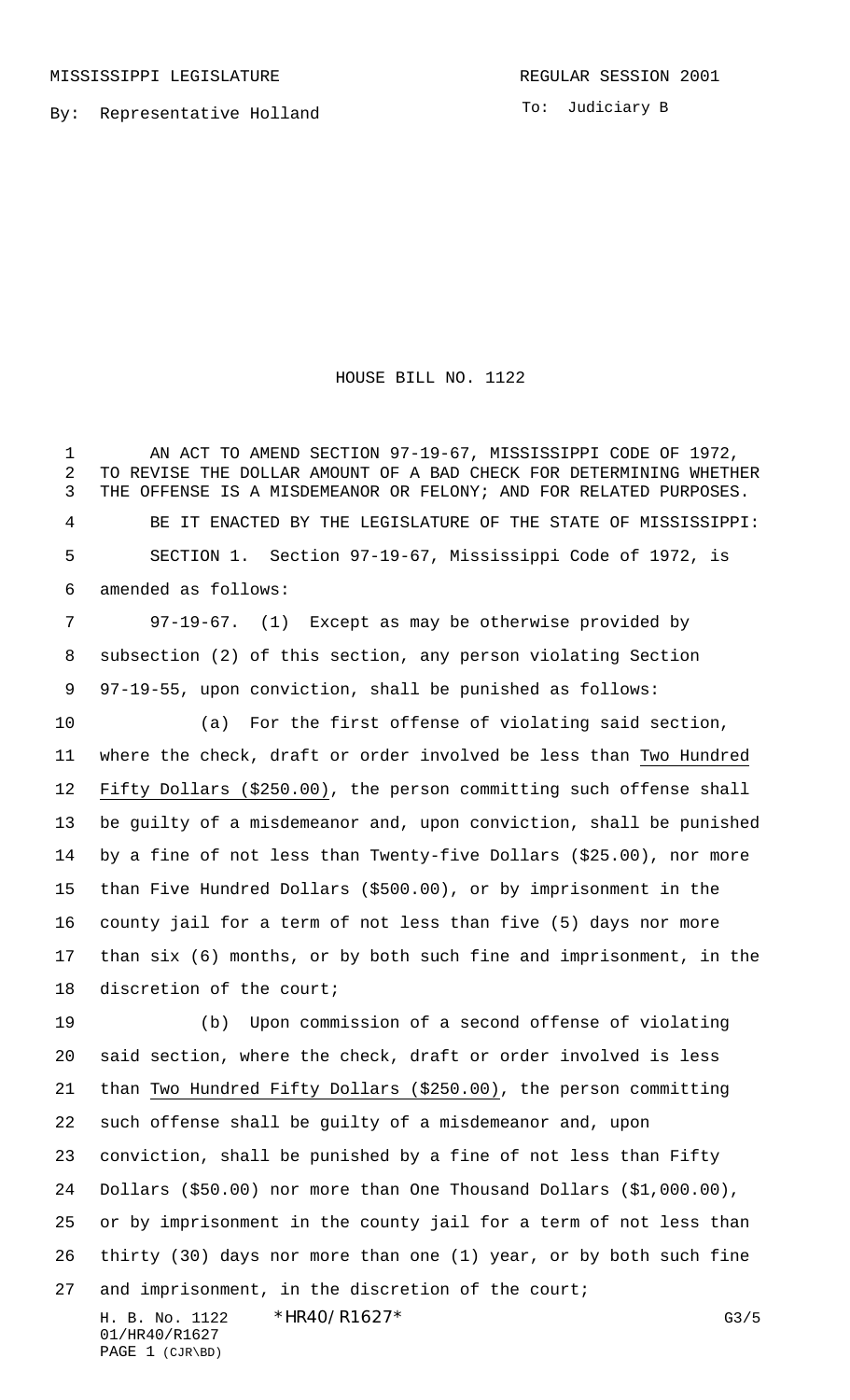28 (c) Upon commission of a third or any subsequent offense of violating said section, regardless of the amount of the check, draft or order involved, and regardless of the amount of the checks, drafts or orders involved in the prior convictions, the person committing such offense shall be guilty of a felony and, upon conviction, shall be punished by imprisonment in the State Penitentiary for a term of not less than one (1) nor more than five (5) years;

36 (d) Where the check, draft or order involved shall be Two Hundred Fifty Dollars (\$250.00) or more, the person committing such offense, whether same be a first or second offense, shall be guilty of a felony and, upon conviction, shall be punished by a fine of not less than Two Hundred Fifty Dollars (\$250.00) nor more than One Thousand Dollars (\$1,000.00), or by imprisonment in the State Penitentiary for a term of not more than three (3) years, or by both such fine and imprisonment, in the discretion of the court. Upon conviction of a third or any subsequent offense, the person convicted shall be punished as is provided in the immediately preceding paragraph hereof.

47 (2) Where the conviction was based on a worthless check, draft or order given for the purpose of satisfying a pre-existing debt or making a payment or payments on a past-due account or accounts, no imprisonment shall be ordered as punishment, but the court may order the convicted person to pay a fine of up to the applicable amounts prescribed in paragraphs (1)(a)(b) and (d) of this section.

54 (3) In addition to or in lieu of any penalty imposed under the provisions of subsection (1) or subsection (2) of this section, the court may, in its discretion, order any person convicted of violating Section 97-19-55 to make restitution in accordance with the provisions of Sections 99-37-1 through 99-37-23 to the holder of any check, draft or order for which payment has been refused.

H. B. No. 1122 \* HR40/R1627\* 01/HR40/R1627 PAGE 2 (CJR\BD)